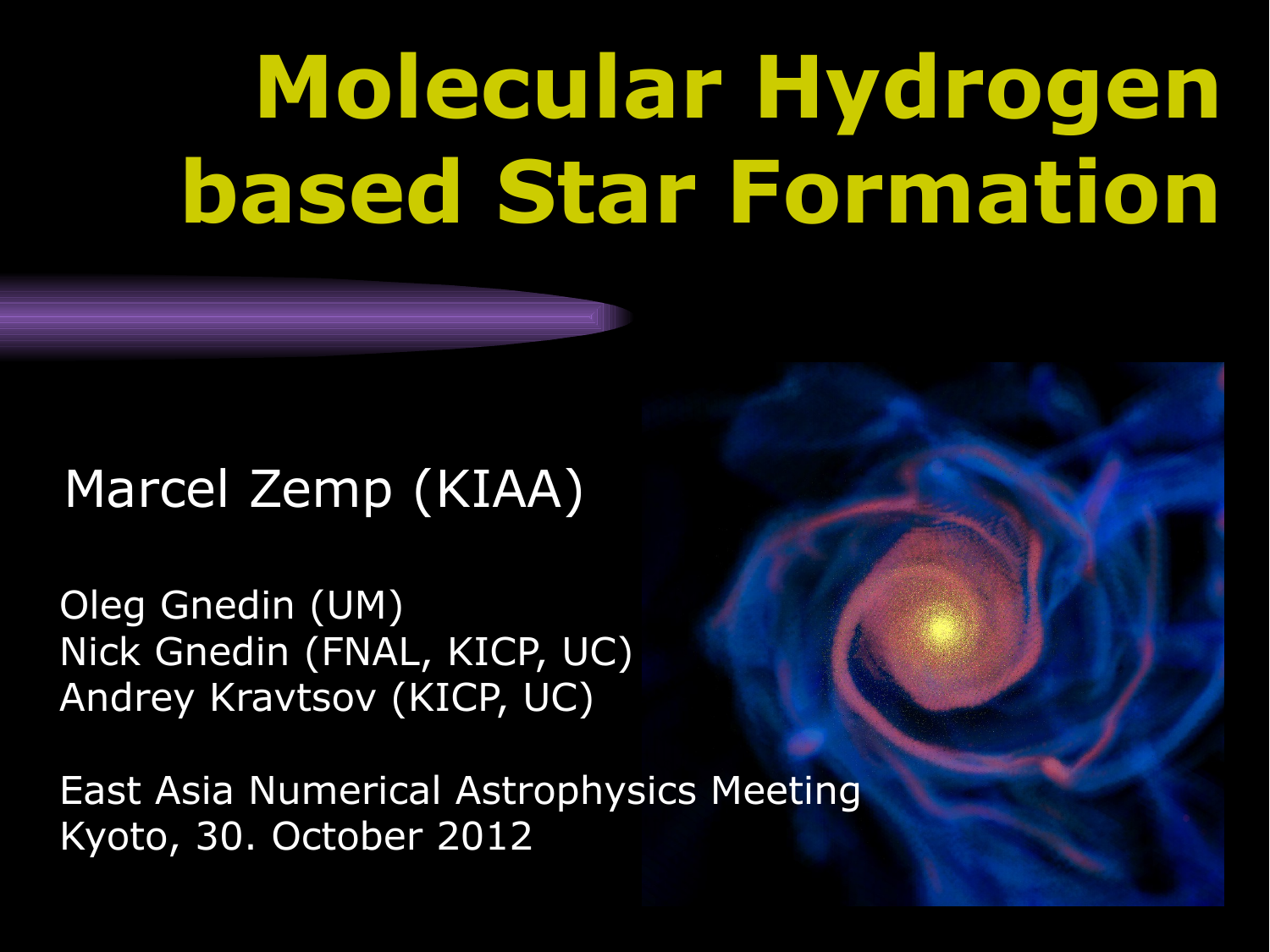# **A Long, Long Time Ago...**

However if we knew the true functional form of  $R$  and offered it to a galaxy builder he would probably tell us "Oh, go and jump in the lake, that's far too complicated". Thus galaxy builders need oversimplified average laws like Schmidt's suggestion  $R = C \rho^2$ .

Lynden-Bell, On why we need a good theory of star formation, 1977, 75, 291



Efstathiou, The Use of Supercomputers in Stellar Dynamics, 1986, 267, 36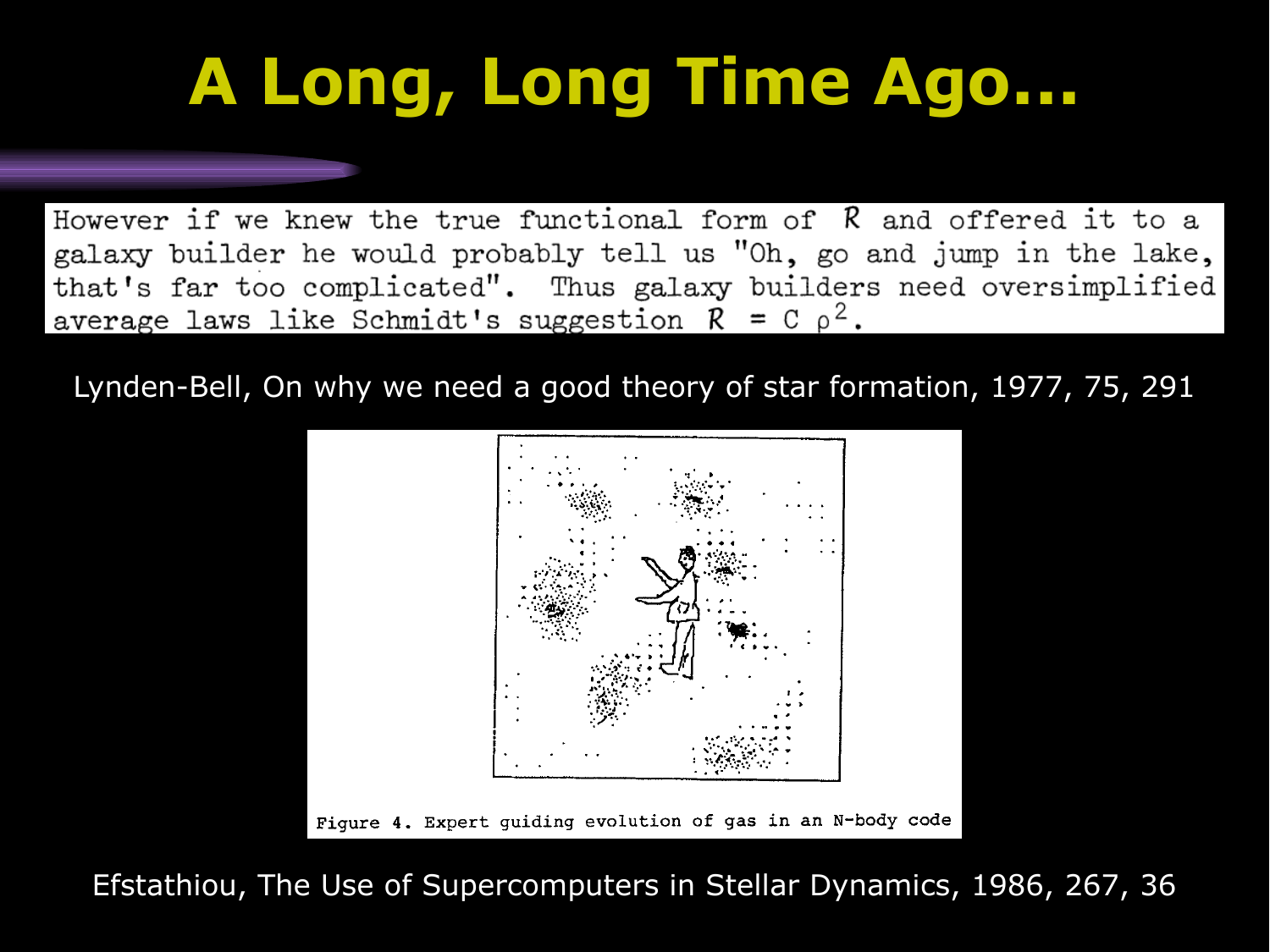### **Kennicutt-Schmidt Relation**



star formation rate surface density

neutral hydrogen surface density

$$
n\approx 1.4
$$

$$
\Sigma_{\rm HI+H_2} = \Sigma_{\rm HI} + \Sigma_{\rm H_2}
$$

atomic molecular hydrogen hydrogen

> Kennicutt, ApJ, 1998, 498, 541 Schmidt, ApJ, 1959, 129, 243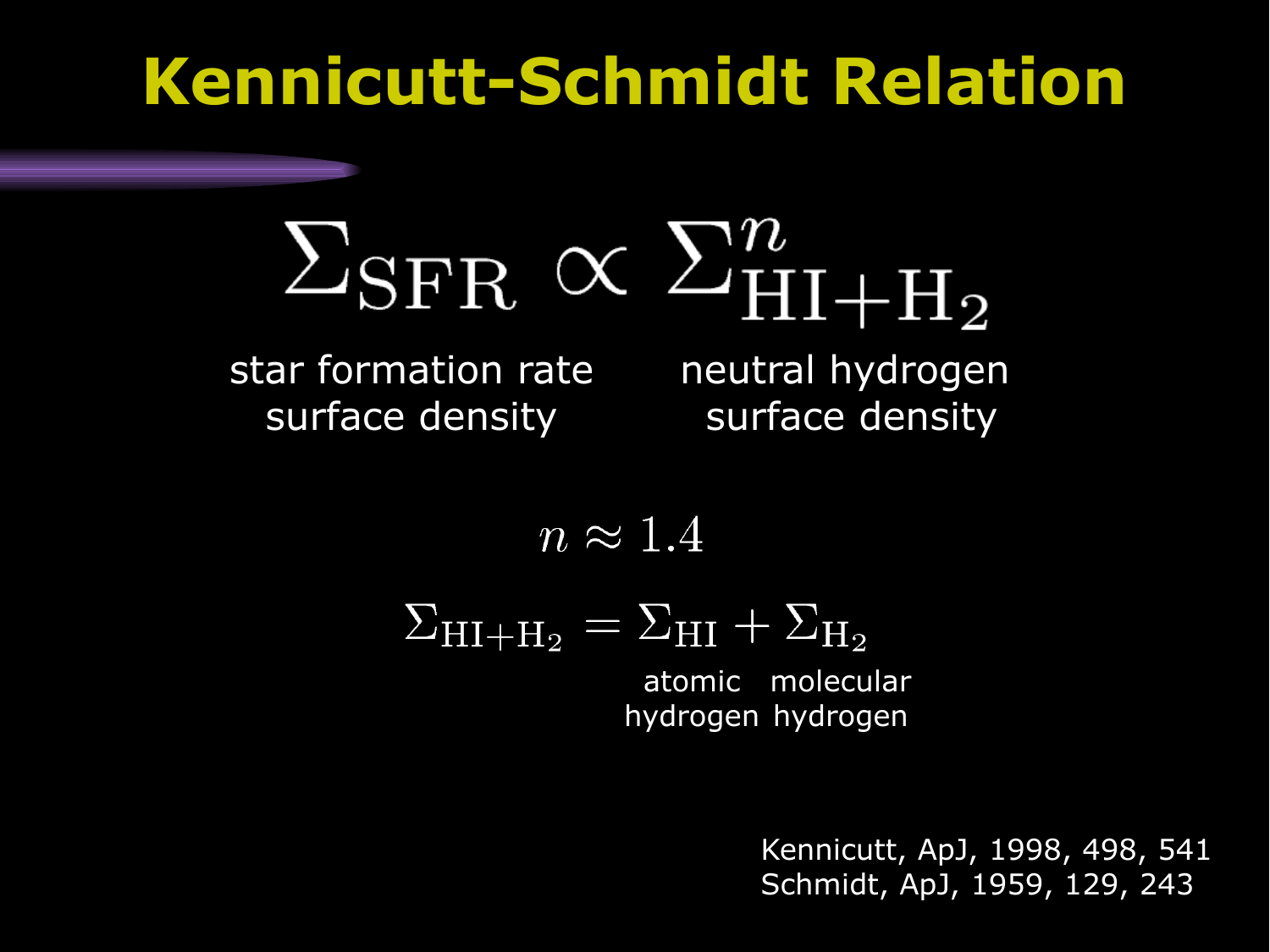### **General Star Formation Recipe**

$$
\dot{\rho}_{*} = \epsilon \frac{\rho_{\text{Gas}}}{t_{*}}
$$

Fine-tuning is achieved with thresholds (e.g. for density and/or temperature) in order to reproduce the Kennicutt-Schmidt relation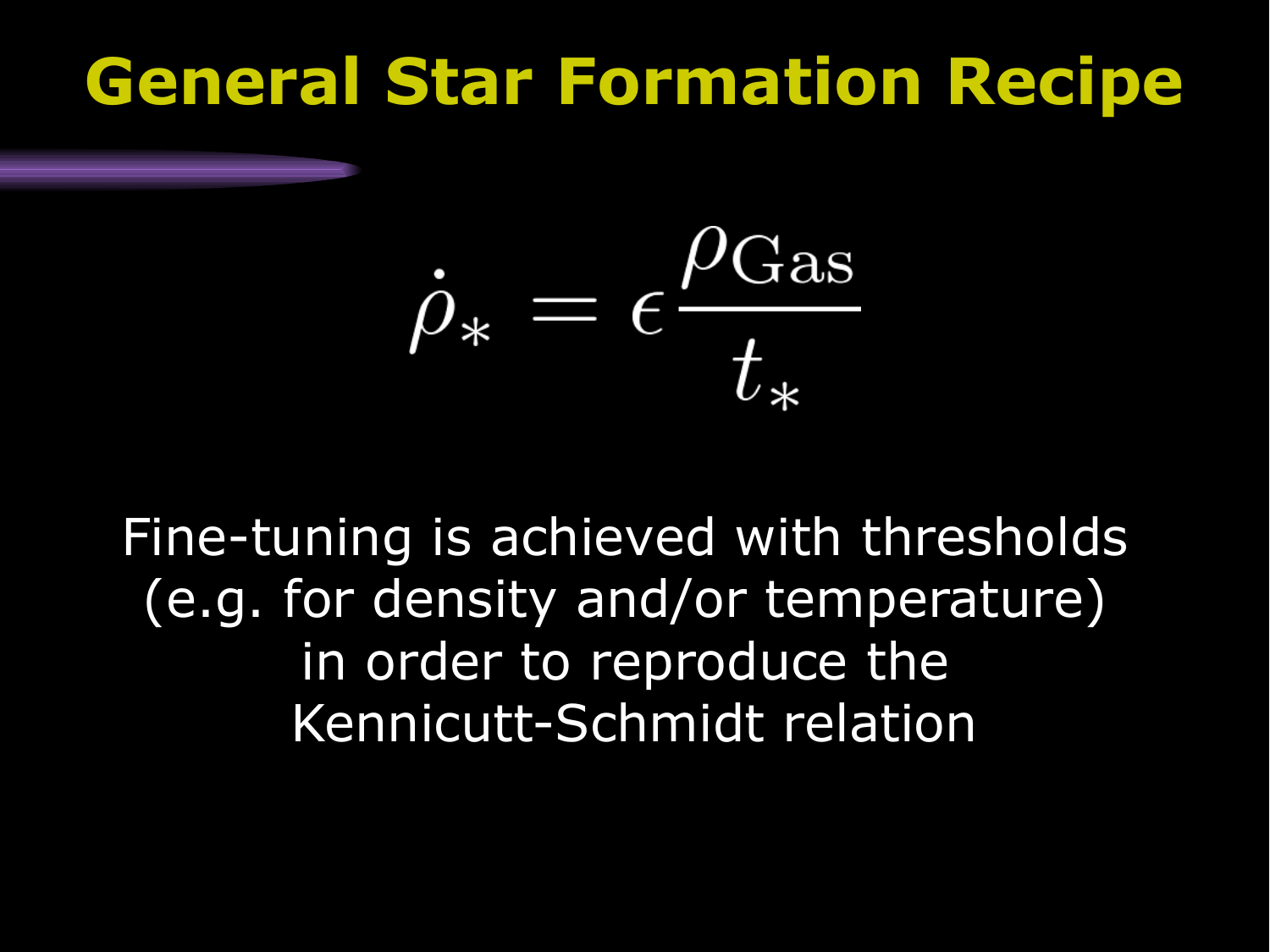### **Fine-Tuning** ⇒ **Convergence?**



The state of the gas is very sensitive to the (numerical) star formation density threshold!

Guedes et al., ApJ, 2011, 742, 76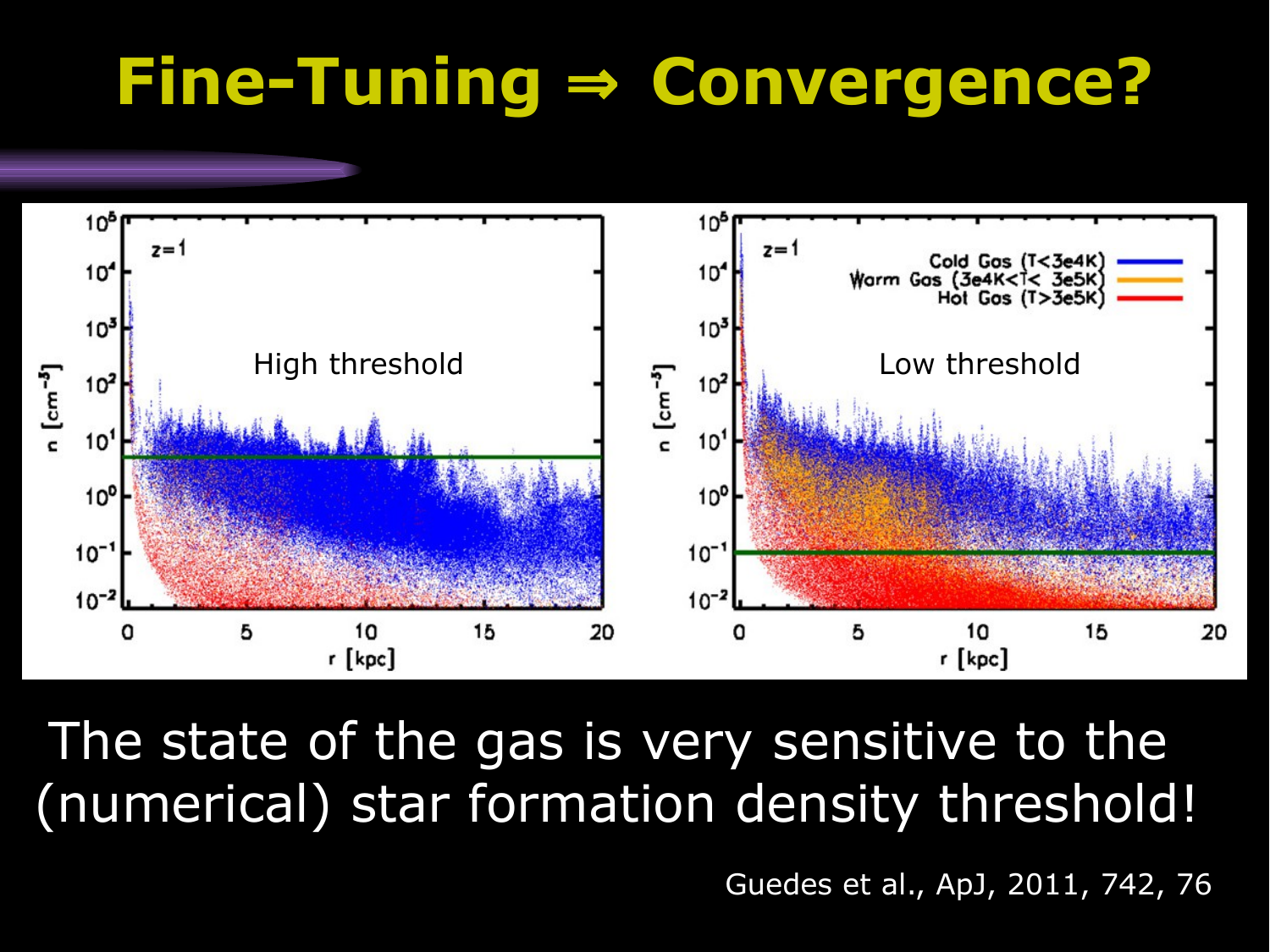### **Where do Stars form?**



HI CO SFR

### Almost all star formation happens within the optical radius

Bigiel et al., AJ, 2008, 136, 2846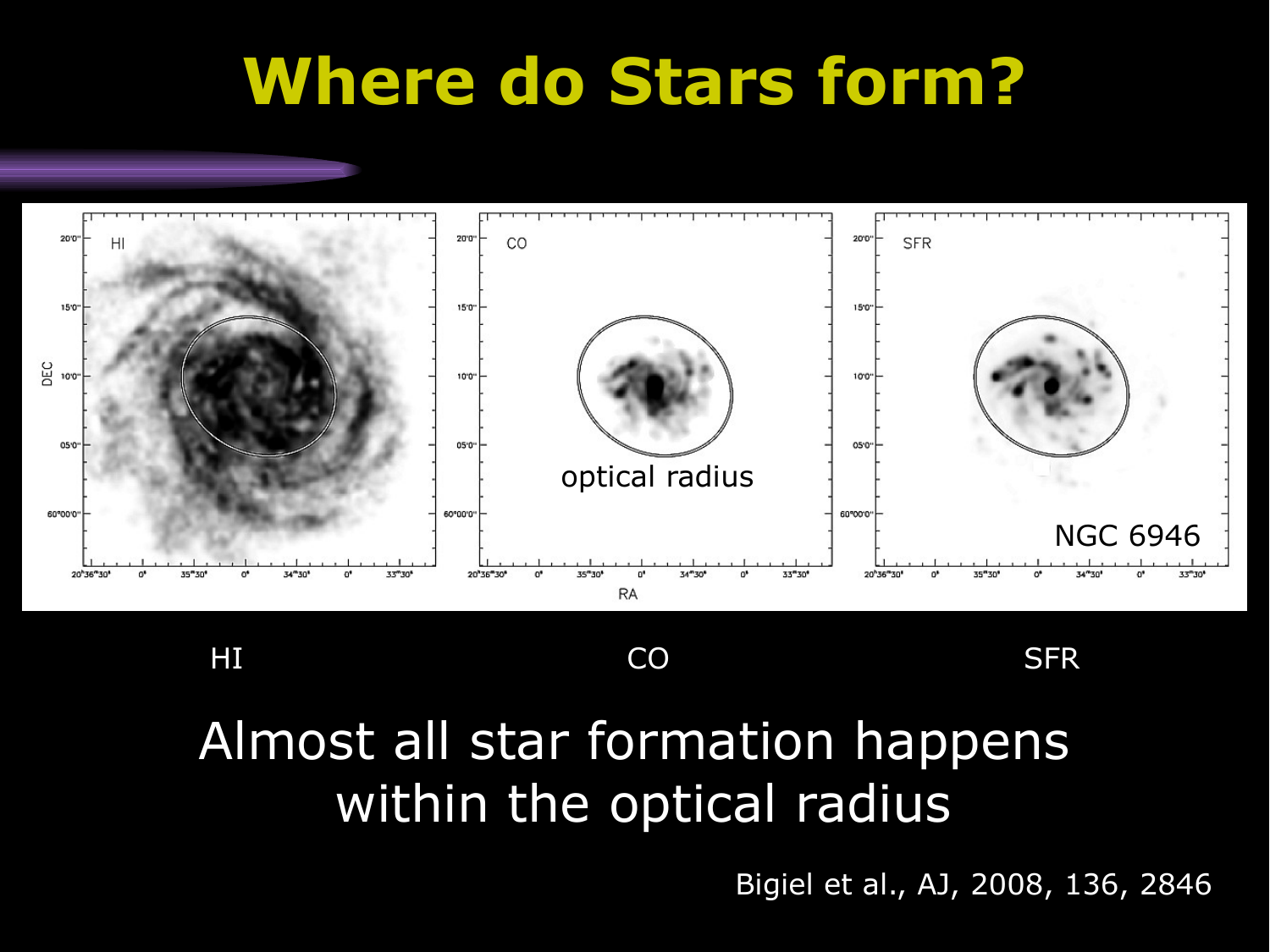### **What is the best Correlation?**



#### $H_1$   $H_2$   $H_1 + H_2$

$$
\Sigma_{\rm SFR} = 10^{-2.1 \pm 0.2} \Sigma_{\rm H_2}^{1.0 \pm 0.2}
$$

Bigiel et al., AJ, 2008, 136, 2846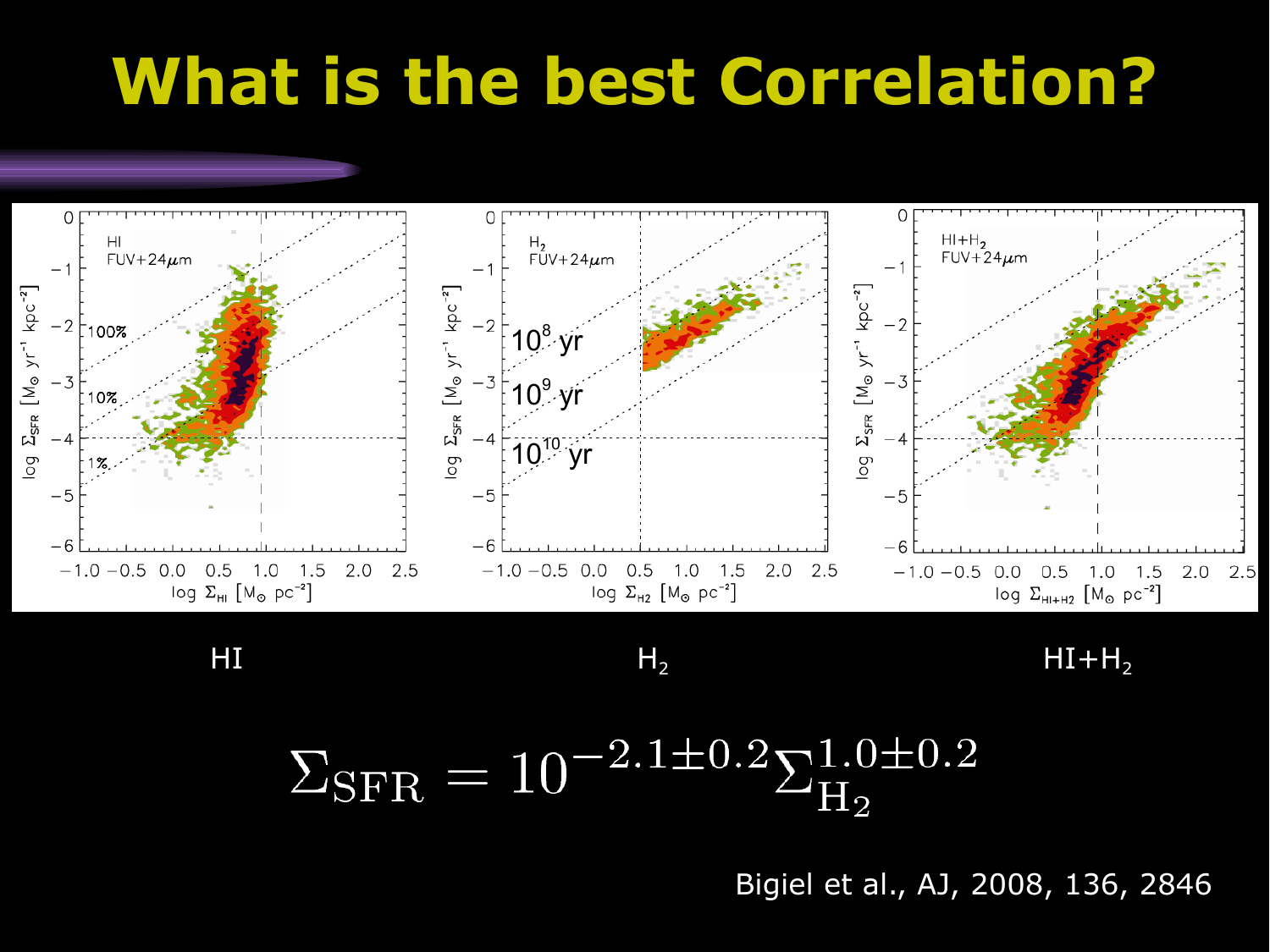# Σ**SFR -** Σ**H2 Correlation**



Bigiel et al., ApJL, 2011, 730, L13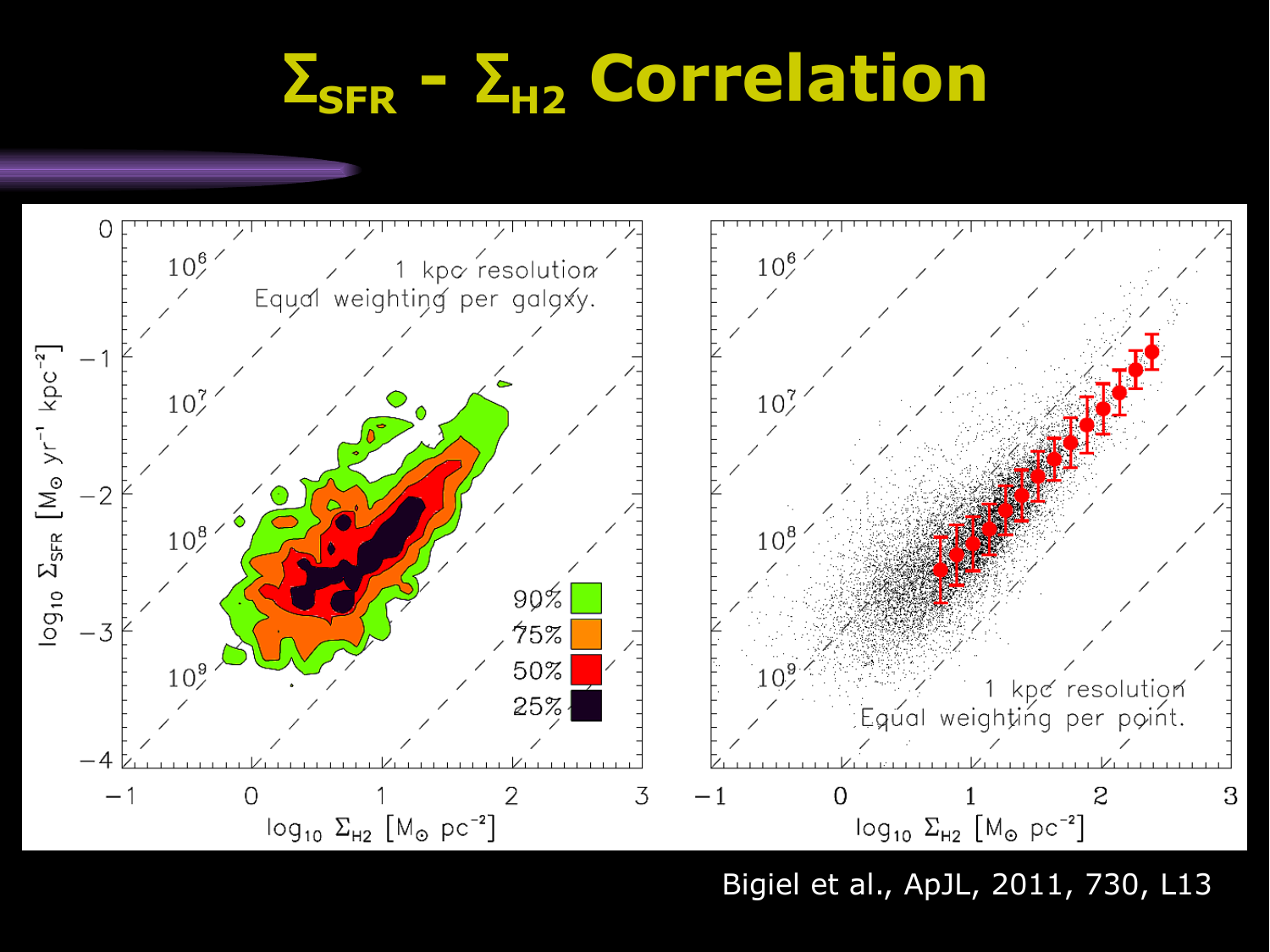### **First take-home Message**

**• The star formation rate surface density** correlates best with the surface density of molecular hydrogen

# $\Sigma_{\rm SFR} \propto \Sigma_{\rm H_2}$

● This can be used in simulations in order to implement an observationally motivated star formation prescription ⇒ no numerical threshold parameters!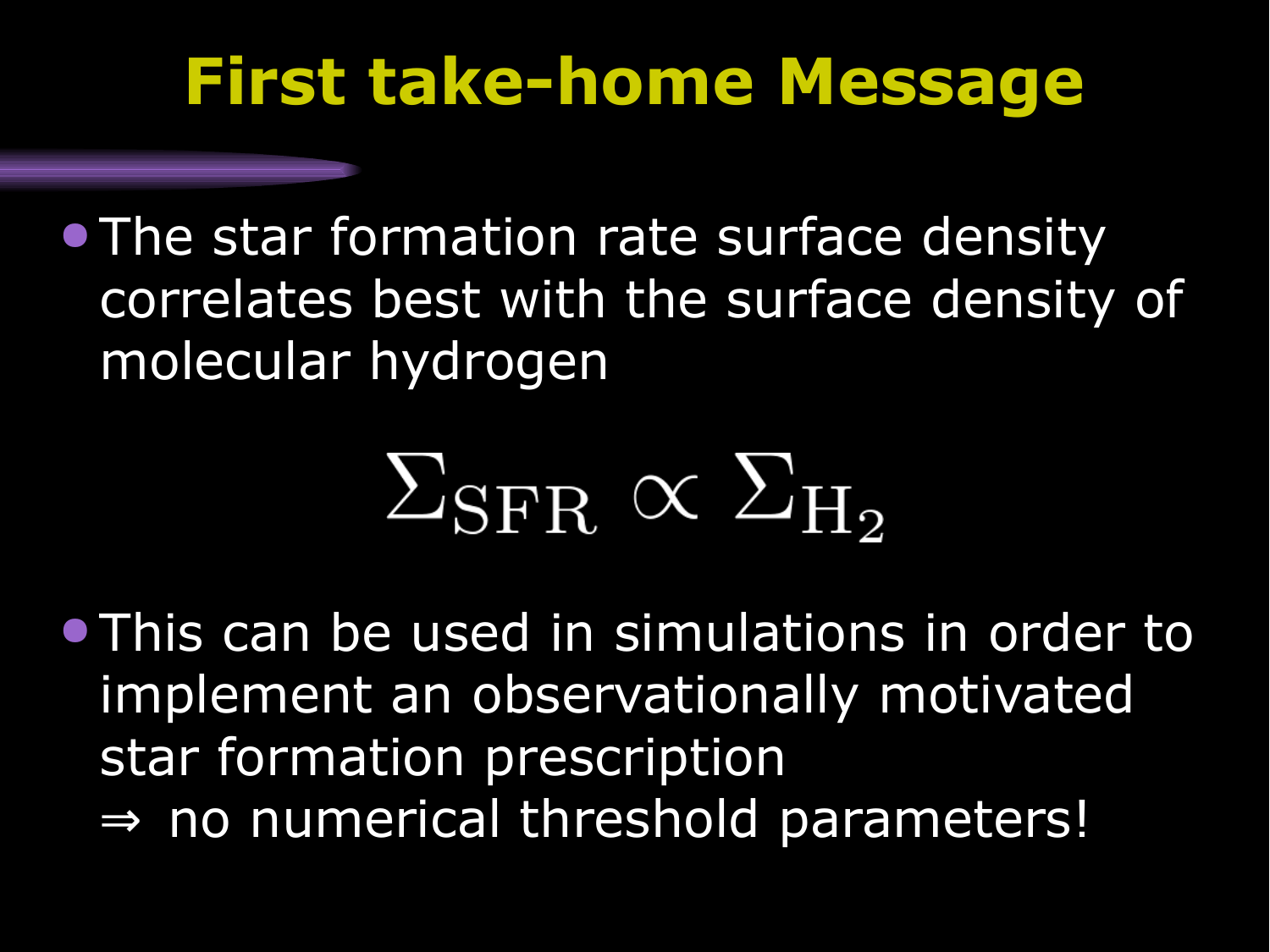# **H<sup>2</sup> Formation Model in ART**

- $\bullet$  Formation of  $H_2$  on dust
- $\bullet$  Shielding by dust and H<sub>2</sub>
- Requires radiative transfer to get local UV flux
- Requires chemical network  $\Rightarrow$  HI, HII, HeI, HeII, HeIII, H<sub>2</sub>
- Phenomenological model calibrated by observations

Gnedin & Kravtsov, ApJ, 2011, 728, 88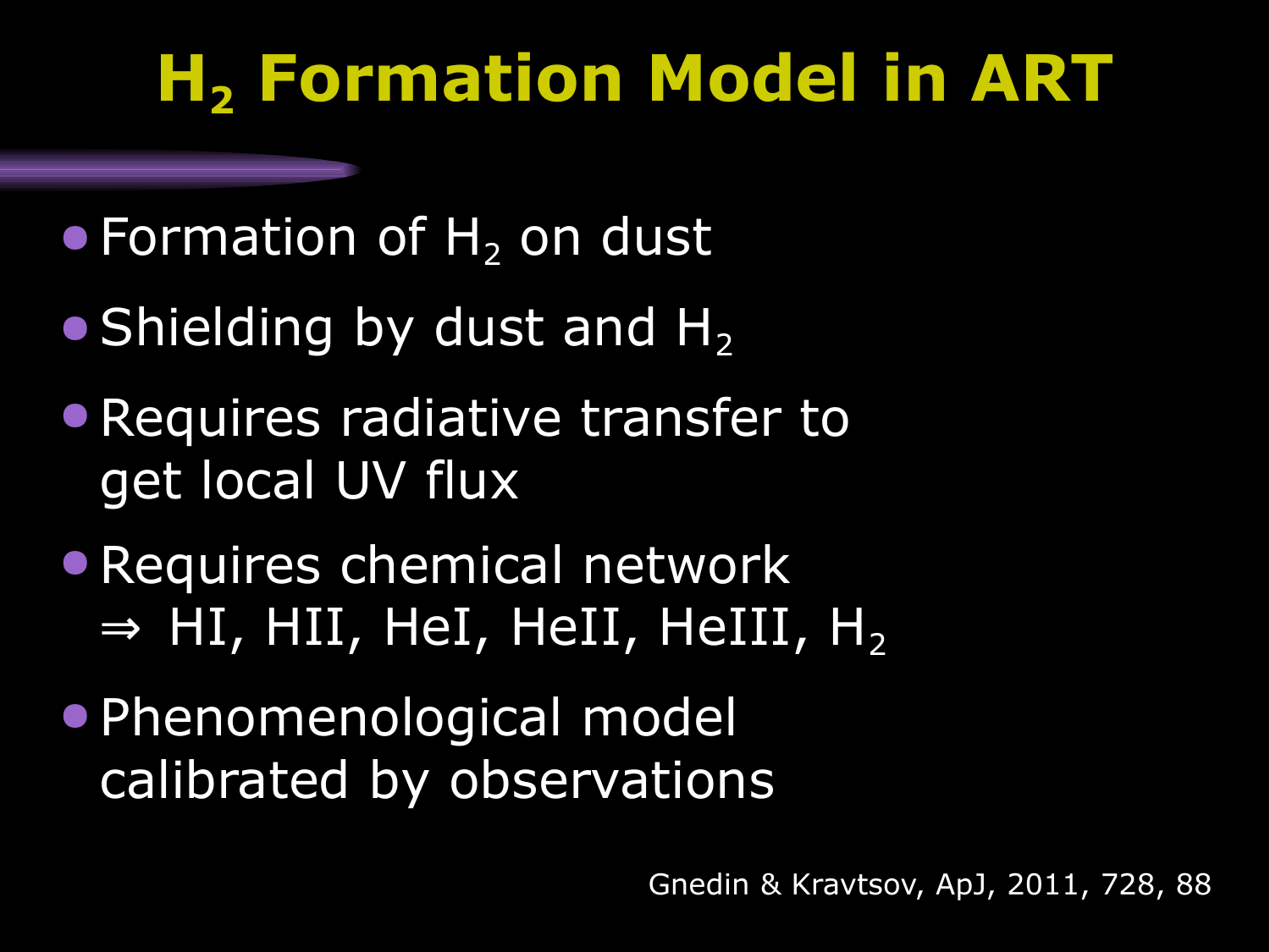### **Molecular Star Formation Recipe**

$$
\dot{\rho}_{*} = \epsilon_{\rm ff} \frac{\rho_{\rm H_2}}{\tau_{\rm sf}}
$$

$$
\tau_{\rm sf} = \min(\tau_{\rm ff}(\rho_{\rm gas}), \tau_{\rm ff}(\rho_{\rm ff,min}))
$$

$$
\tau_{\rm ff}(\rho) = \sqrt{\frac{3\pi}{32G\rho}}
$$

$$
\epsilon_{\rm ff} = 7 \times 10^{-3} \qquad \rho_{\rm ff,min} = 50 \text{ cm}^{-3}
$$

Gnedin et al., ApJ, 2009, 697, 55 Gnedin & Kravtsov, ApJ, 2011, 728, 88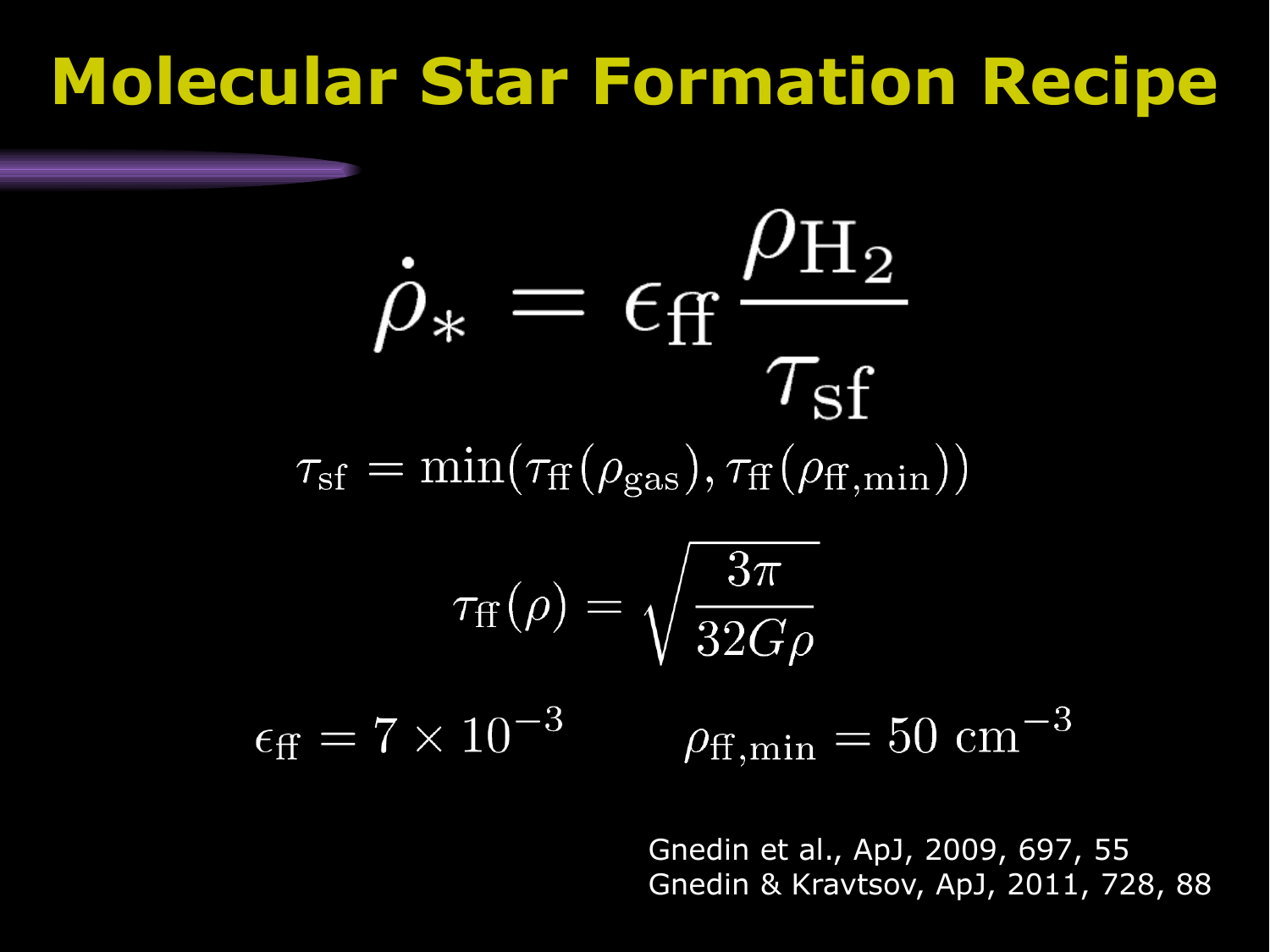### **Disc Galaxy**

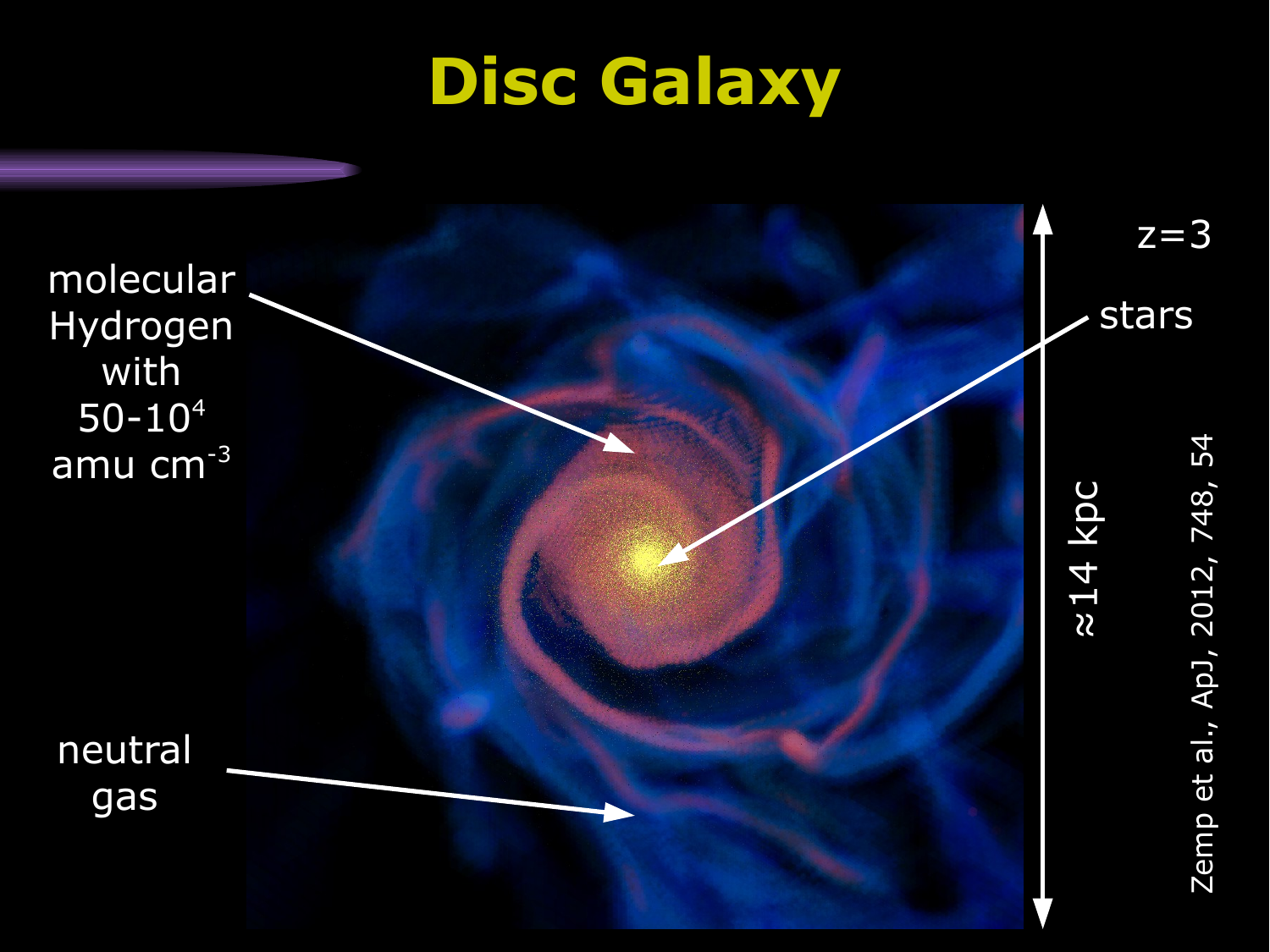### **ART Code**

- Adaptive Refinement Tree (ART)
- 3D radiative transfer of UV
- Non-equilibrium chemical network of hydrogen and helium
- Non-equilibrium cooling and heating rates
- Star formation based on the local molecular hydrogen density
- Supernova metal enrichment and thermal feedback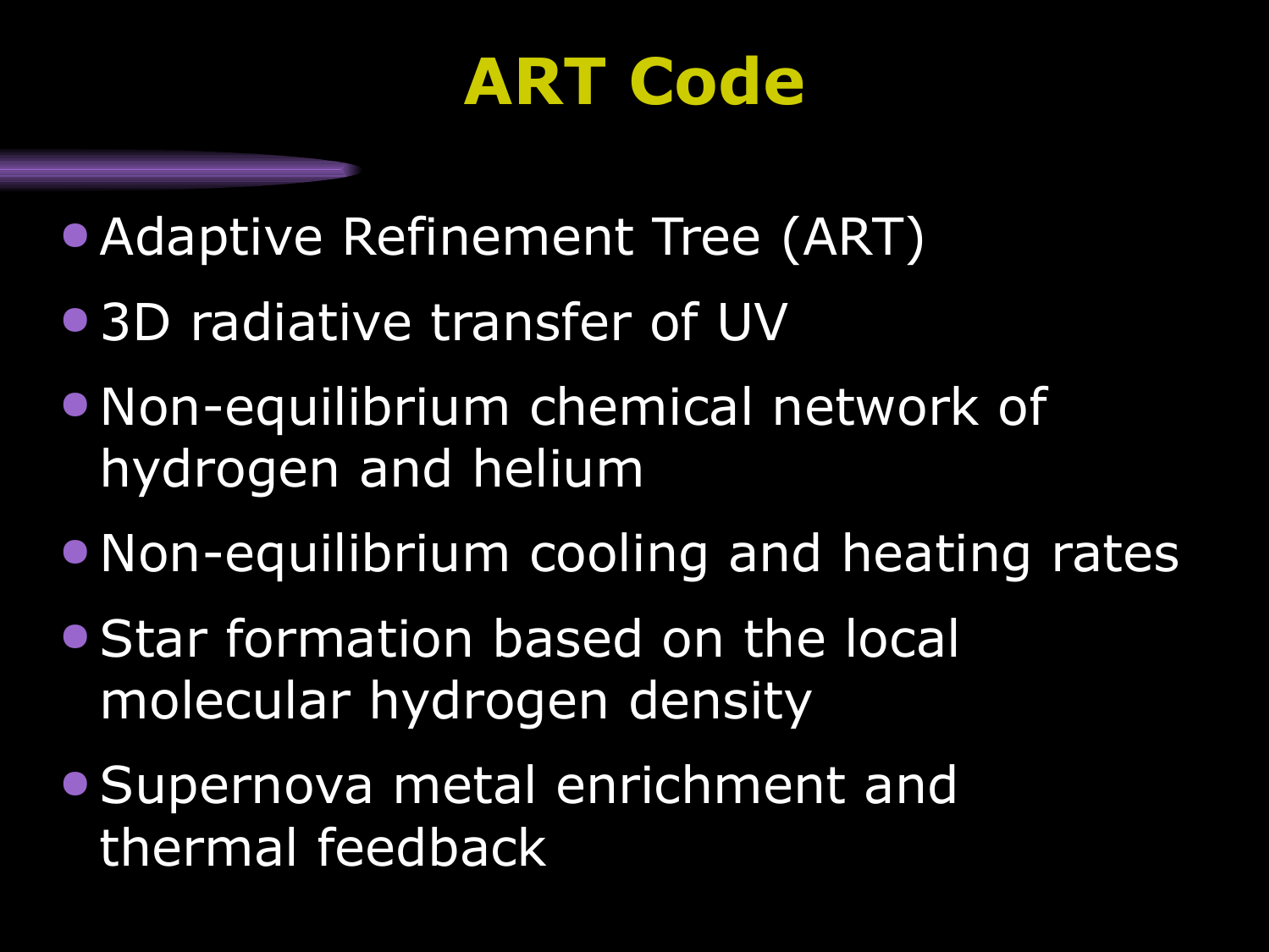### **Simulation Setup**

- Cosmology consistent with WMAP 7-yr parameters:  $\Omega_{DM,0} = 0.234$ ,  $\Omega_{B,0} = 0.046$ ,  $\Omega_{\Lambda,0} = 0.72$ , H<sub>0</sub> = 70 km s<sup>-1</sup> Mpc<sup>-1</sup>
- Periodic cosmological volume  $L_{\text{box}} = 25.6 \text{ h}^{-1} \text{ Mpc} = 36.6 \text{ Mpc}$  (comoving)
- $\bullet$  DC mode:  $\delta_{DC,0} = 0.571$
- Refined 7 objects at z = 0 with mass  $\approx 10^{12}$  M<sub>solar</sub>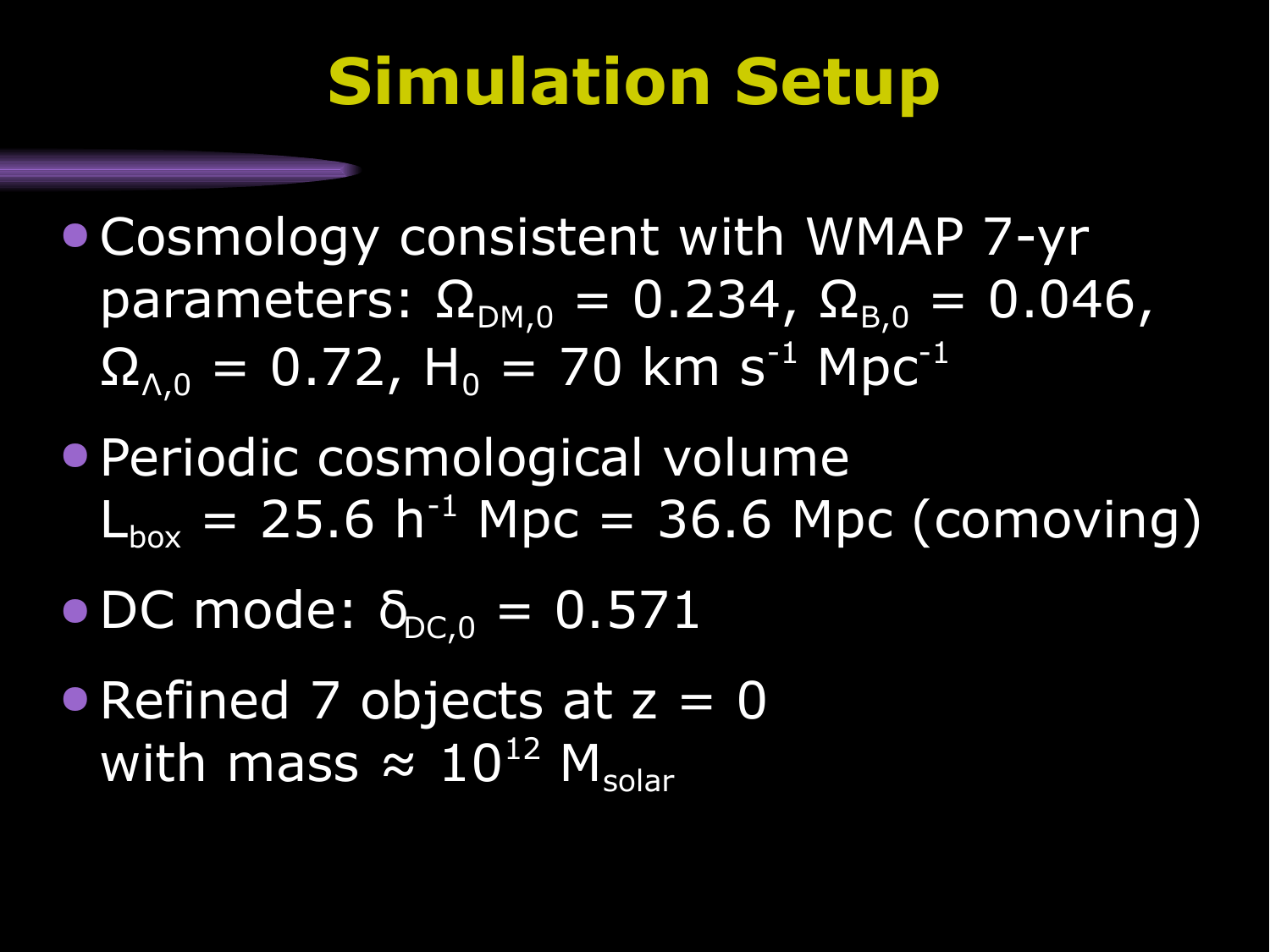### **Resolution**

• Adaptive mesh refinement  $\Rightarrow$  base grid:  $(2^8)^3 = 256^3$  $\Rightarrow$  dark matter:  $(2^{11})^3 = 2048^3$  $\Rightarrow$  gas:  $(2^{17})^3 = 131072^3$ 

- Smallest mesh size:  $L_9 = 280$  pc (comoving)  $\Rightarrow$  Resolution: 4 L<sub>9</sub> = 1.12 kpc (comoving)
- Number of particles / cells:  $\Rightarrow$  dark matter: 2.89 $\times 10^8$  / 1.81 $\times 10^5$  M $_{\rm solar}$  $\Rightarrow$  gas: 3.89 $\times10^8$  (at z = 2)
- Data size ⇒ 1 snapshot ca. 45 GB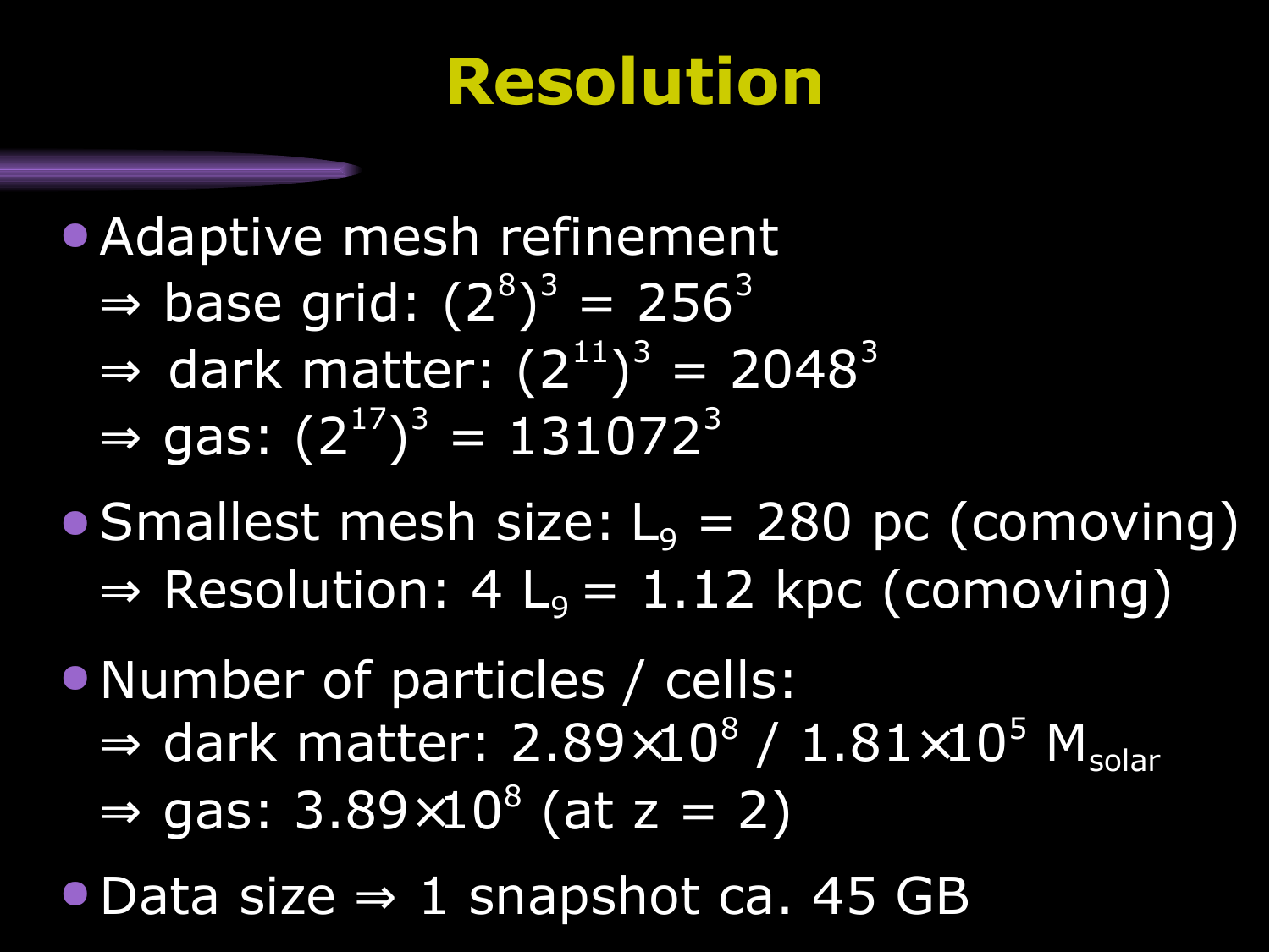### **Mass Density**



N e $\Xi$  $\mathbf{\Omega}$  $\vec{v}$ al., A  $\mathbf{\Omega}$ J, 2  $\mathbf \Omega$  $\overline{\phantom{0}}$ 2, 7 4 8, 5 4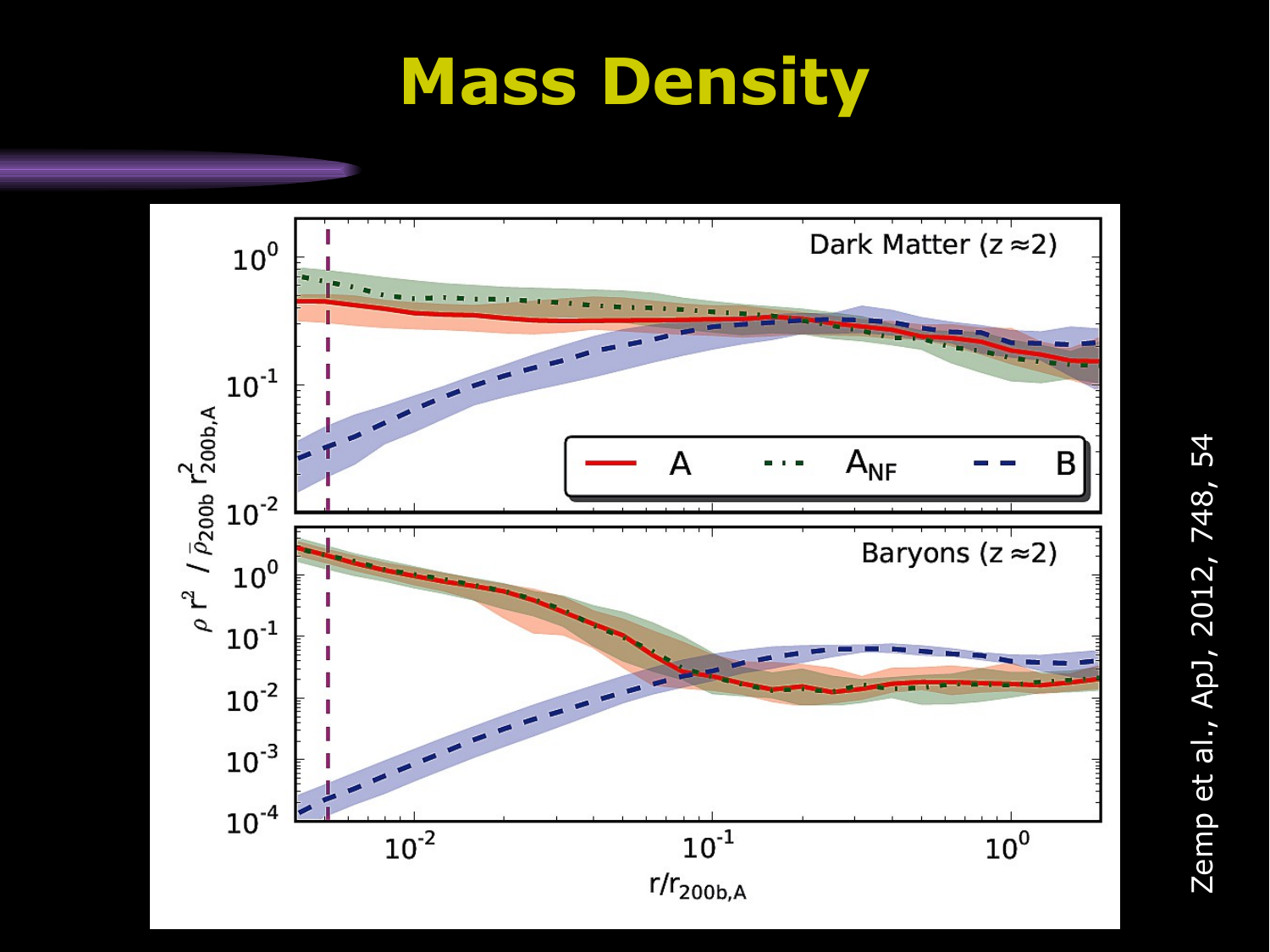### **Velocity Dispersion**